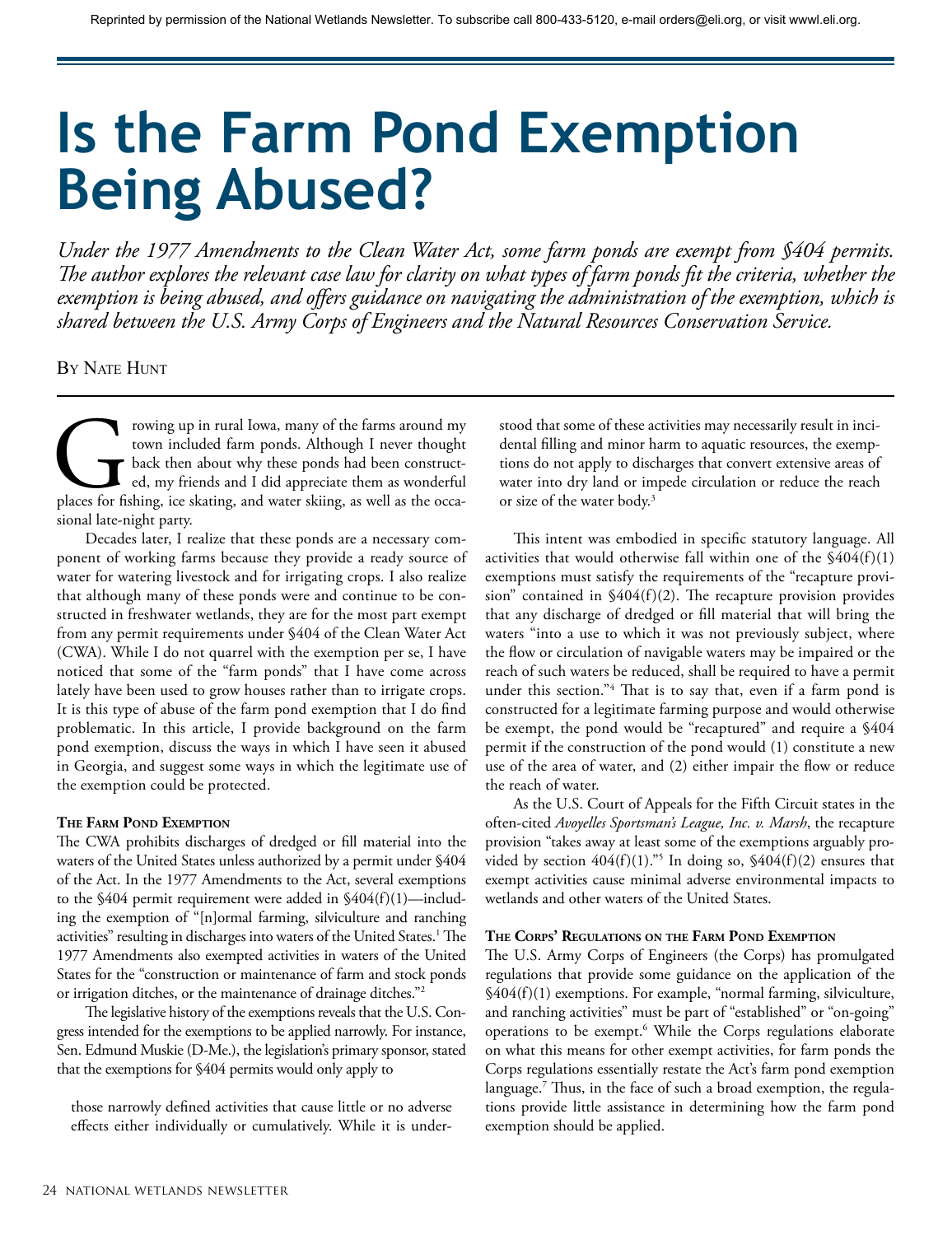In 1987, the Corps did, however, issue a regulatory guidance letter (RGL 87-09) on the farm and stock ponds exemption. Unfortunately, it confuses rather than clarifies the law around farm ponds. Notably, the Corps distinguished the farm pond exemption from other §404(f)(1) exemptions. Without providing a suitable rationale, RGL 87-09 states that, unlike the farming, silviculture, and ranching activities exemptions, there is no "on-going" requirement for farm or ranch ponds.8 In the Corps' words, an exempt pond "can be located on lands which are part of either a new or ongoing farming/ranching operation."9

However, RGL 87-09 does provide some useful language too. It admonishes against the abuse of the farm and ranch pond exemptions, stating that it is "important to consider the relative size of a proposed pond in relation to the size of the farming/ranching operation."10 And, as if to portend future abuses of the exemptions, the Corps states in the RGL that "ponds must actually be used in the farming/ranching operations" and "a large pond on a small farm could in a few years become the nucleus of a residential development plan and therefore such construction may require an individual permit."11

# **The Corps' Cooperation With the NRCS**

To be clear, there is no affirmative duty to seek a farm pond exemption determination from the Corps. As long as a farm pond meets the requirements of the Act—namely that the pond has a legitimate farming purpose and is not recaptured—a farmer can avoid the costs, resources, and time spent obtaining a §404 permit. Nevertheless, district offices of the Corps have established procedures that a cautious or prudent farmer may follow to ensure an exempt status for a proposed pond.

In accordance with the Food Security Act, the Natural Resources Conservation Service (NRCS) has the authority to determine whether wetlands on a farmer's property are subject to the Food Security Act's wetland conservation provisions (known as the "swampbuster provisions," which withhold federal farm program benefits from farmers who convert or modify wetlands). To remain eligible for federal program benefits, farmers may seek guidance from the NRCS for help in determining whether their farms contain wetlands.

In 2005, the Corps and the NRCS prepared joint guidance and entered into a partnership agreement that encouraged both agencies to enter into field-level agreements in order to improve the management of water resources.<sup>12</sup> Under these agreements, the Corps and the NRCS coordinate the implementation of CWA §404 permitting and the Food Security Act's Wetland Conservation Compliance, including utilizing each other's wetland delineations whenever possible.<sup>13</sup>

In Georgia, for instance, the Corps' Savannah District office and the NRCS entered into a 2006 field-level agreement under which the agencies may cooperatively oversee wetland delineations, jurisdictional determinations, and exemption determinations.<sup>14</sup> According to the agreement, the NRCS is responsible for making wetlands delineations for those applicants desiring to participate in the U.S. Department of Agriculture programs involving the draining and filling of wetlands. The Corps may use NRCS' delineations. However, those wetlands delineations must be verified by the Corps for purposes of the CWA. The agreement also encourages coordination of efforts between the Corps and the NRCS in overseeing farm pond exemptions under the CWA. According to the agreement, the Corps and the NRCS will follow the procedures outlined in the Georgia Farm Pond Exemption Guide when providing assistance to landowners seeking to construct a farm pond.<sup>15</sup>

Under the field-level agreement with the Corps and the Georgia Farm Pond Exemption Guide, the NRCS essentially oversees farm ponds constructed in wetlands.<sup>16</sup> The NRCS provides applicants with technical assistance in the construction of farm ponds and determines the appropriate size of the farm pond based on the amount of crops that the farm pond will be used to irrigate. And by overseeing an application for a farm pond, the NRCS fulfills the Corps' responsibility of ensuring the pond is constructed for a legitimate purpose exempted by the CWA. The applicant and the NRCS sign a "Farm Pond Exemption Information Paper" that certifies the size and need for the farm pond. Thus, in effect, the administration of the farm pond exemption appears to lie largely with the NRCS.

Despite its title, however, the Farm Pond Exemption Information Paper does not exempt the proposed farm pond from the CWA's §404 permit requirements. Farm pond exemptions must be issued by the Corps for CWA purposes, and the Exemption Information Paper notes that the exemption does not free the applicant from obtaining any other federal permits for the construction of the proposed pond. Although landowners may be encouraged to contact the Corps for an exemption determination, applicants are not required to do so. The NRCS maintains a log of applications for ponds that are exempt, and submits an annual report of such ponds to the Corps.<sup>17</sup> If the farm pond exceeds 10 acres, the Exemption Information Paper states that the landowner should submit an additional farm pond exemption checklist to the Corps.18

Unfortunately for farmers, the field-level agreement, the Farm Pond Exemption Guide, and the Exemption Information Paper do not notify farmers of the recapture provision, which may render an otherwise exempt pond subject to the §404 permit requirements. Although a farmer may believe he or she has satisfied the farm pond exemption, that farmer may still be in violation of the CWA if the pond is intended, for instance, to serve a new farming operation or impairs or reduces the reach of the waters to be impounded. And although the Farm Pond Exemption Information Paper signed by the farmer notifies the farmer of potential permit obligations under state and federal law, it is entirely conceivable that in submitting the form to the NRCS, a farmer may in good faith believe that he or she has obtained a CWA exemption. Indeed, the form refers to itself as "this exemption."19

### **Is the Pond Intended to Serve a Farm?**

Although some oversight and coordination between the Corps and the NRCS exists, the Corps' relatively lax oversight of farm ponds means the exemption is susceptible to abuse by those who wish to build a pond for nonfarming purposes. Specifically, people have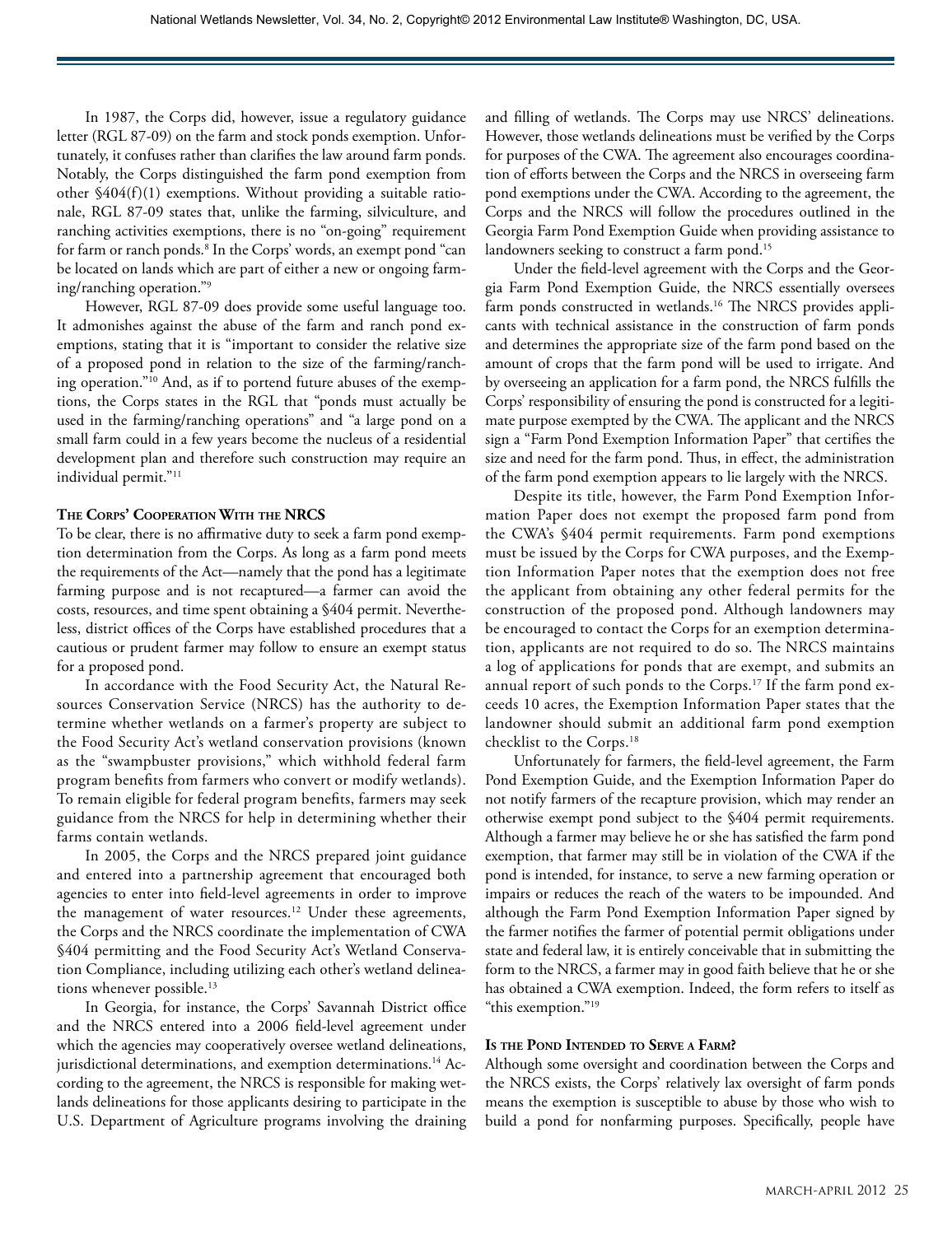used the exemption to skirt permit requirements for the construction of amenity ponds. For instance, the aesthetics of a new development can be significantly enhanced by an amenity pond, and the farm pond exemption offers an opportunity to construct that pond under the guise of a farm pond.

The case of *Altamaha Riverkeeper v. Neal Wolfe* illustrates this type of abuse in Georgia. A developer submitted a Farm Pond Exemption Information Paper to the NRCS requesting to construct a three-acre pond in wetlands for a purported field of soybeans.<sup>20</sup> In violation of the Farm Pond Exemption Guide, the NRCS accepted the developer's Exemption Information Paper without the required water budget and site map. Also, at the request of the developer, the Corps verified a wetlands delineation submitted by the developer, which identified the pond. However, neither the NRCS nor the Corps sought further clarification of the purpose of the pond. Around the same time, the developer submitted a plat to Toombs County, Georgia, for the development. The plat included the proposed pond, which was located near the entrance to the development.

the pond would constitute a new use of the wetlands and whether the pond would impair the flow or reduce the reach of the stream that was to be dammed to create the pond. Had the Corps' research not ended with an inspection of the Exemption Information Paper, it would have found that the pine plantation was to be converted into a housing development. It might have also found that, even if the pond were constructed for a legitimate purpose, the watershed feeding the pond was so small that the dam would have effectively stopped all flow of the stream.

# **Are All Farm Ponds Exempt?**

The relative inattention to farm ponds may explain the paucity of case law on the subject. Only a few published cases address the farm pond exemption. Although none of the cases explicitly interpret the exemption to exclude ponds for new farming operations, the court in each case examines the interplay between the exemption and the recapture provision—finding that in contrast to RGL 87-09, *new* ponds on *new* farming operations constitute a *new* use and therefore require a §404 permit. Generally speaking, these decisions lend sup-

"Although none of the cases explicitly interpret the exemption to exclude ponds for new farming operations, the court in each case examines the interplay between the exemption and the recapture provision—finding that in contrast to RGL 87-09, *new* ponds on *new* farming operations constitute a *new* use and therefore require a §404 permit."

During construction of the pond, the Altamaha Riverkeeper complained to the Corps that the pond did not appear to be a legitimate farm pond. As a result of these complaints, the Corps conducted a site visit. During the site visit, the Corps accepted the developer's Exemption Information Paper as sufficient documentation that the pond was an exempt farm pond. The Corps did not investigate to determine whether the farm pond was recaptured by §404(f)(2); neither did the Corps discover that the developer had a plat on file with the county. As construction of the pond continued, the Riverkeeper brought a federal lawsuit against the Corps and the developer claiming that the Corps impermissibly granted an exemption to the developer and that the developer violated the CWA in failing to obtain a §404 permit.

Although the district court dismissed the suit against the Corps under the reasoning that the Corps had not made a final agency determination, the suit against the developer continued. In the end, the Riverkeeper entered into a settlement with the local bank that had foreclosed on the property. Under that settlement agreement, the bank agreed to restore the wetlands and mitigate for the temporal loss of wetlands functions for the period the wetlands were disturbed.

In addition to illustrating how a developer can abuse the farm pond exemption, *Altamaha Riverkeeper* highlights a significant problem with the farm pond exemption—the recapture provision is being ignored. In that case, the Corps failed to consider whether port to restricting the farm pond exemption to only those ponds on *ongoing* farming operations, a restriction that the Corps' regulations apply to the general farming, silviculture, and ranching exemption.

In *Conant v. United States*, Marcus Conant was constructing multiple fish ponds for a new fish farming operation on his land in Florida. One of the ponds was located in wetlands.<sup>21</sup> The Corps issued a cease-and-desist order to Conant ordering him to stop placing fill in wetlands. Conant sought an injunction against the Corps' enforcement. On appeal, the U.S. Court of Appeals for the Eleventh Circuit determined that Conant's new farming operation did not fall within the exemption regarding an "established (i.e. on-going) farming, silviculture, or ranching operation," because the activity involved "construction of a fish farming operation." The court then found that "the reach of [the farm pond exemption] is limited by the [recapture provision]."22 Since Conant's activity involved a "new use which [would have affected] the flow of circulation within the wetlands," it was not exempt.<sup>23</sup> The court concluded that the "plain purpose of the statute and regulations is to allow people to build ponds in connection with a previously established farming operation."24 Although the court's requirement of an ongoing farming operation is based on the recapture provision's restriction of the farm pond exemption, the court's analysis strongly suggests that only farm ponds for ongoing farming operations are exempt.